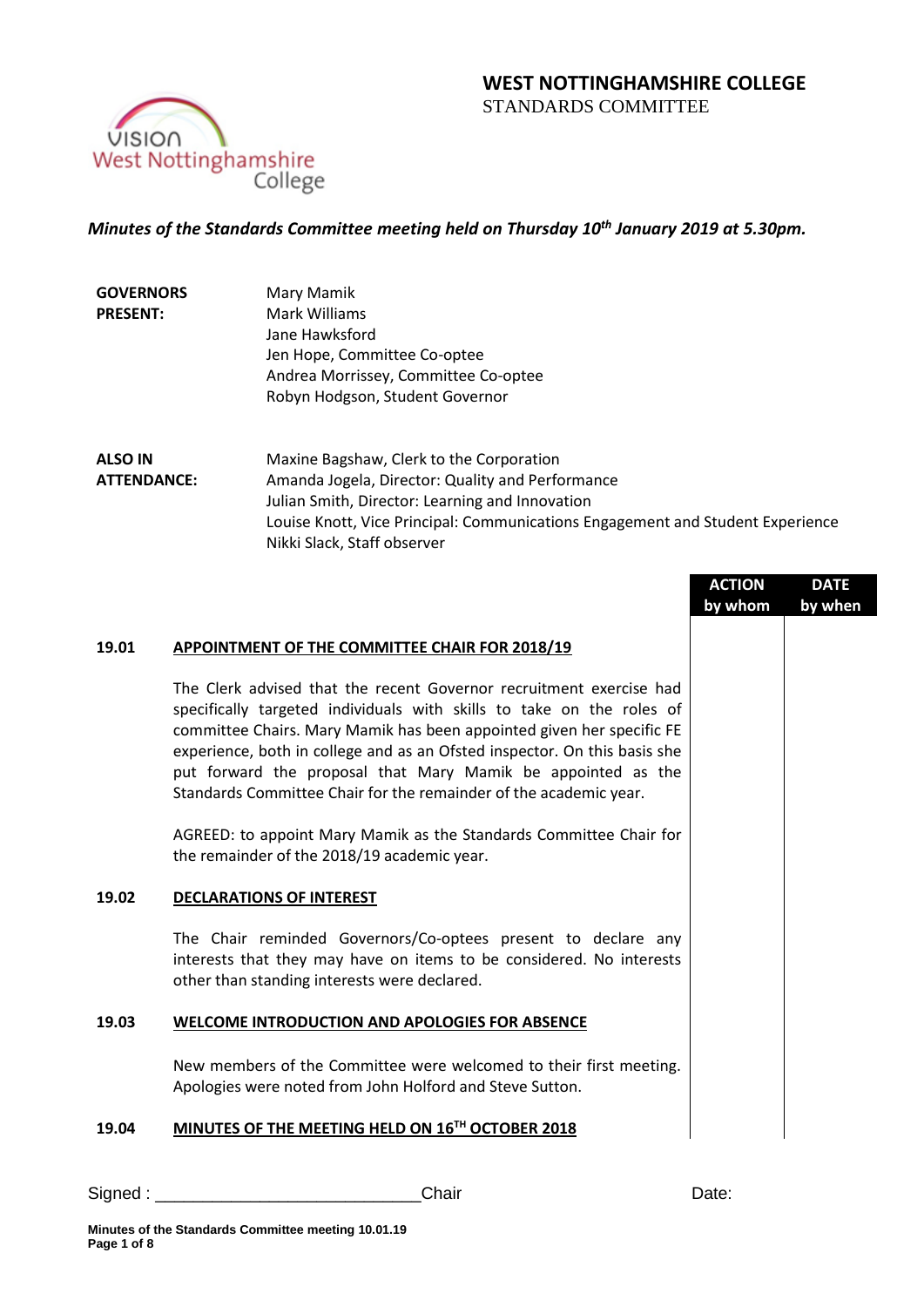The minutes were reviewed and it was agreed that they were an accurate record of discussions.

AGREED: to approve the minutes of the meeting held on 16<sup>th</sup> October 2018.

### **19.05 ACTIONS AND MATTERS ARISING FROM THE MINUTES**

The Committee considered the action progress table provided on a line by line basis and it was agreed/noted that:

- Line  $1$  the next update to be provided in relation to careers advice is scheduled for July 2019
- Line 2 this action is still outstanding. It was agreed that Louise Knott would pick up this action and would circulate the breakdown required outside the meeting
- $\bullet$  Line 3 this document was provided to the Clerk in the meeting
- Line 4 this is completed
- Line 5 an update is to be provided later in the meeting.

As a matter arising from the minutes, the Committee were advised that the College is still awaiting a formal decision from the OfS regarding the application submitted.

AGREED: to note the content of the update provided.

### **19.06 SELF-ASSESSMENT REPORT FOR 2017/18**

The Director: Quality and Performance introduced this item and, for the benefit of new members, explained the self-assessment report production process, including the roles of both internal and external validation. In terms of external validation she explained that Governors had participated in the process, as had a current Ofsted inspector.

The Committee's attention was drawn to page 4 and it was explained that the areas for improvement and continued development are very clear in terms of joint responsibility. She summarised the overall position.

Overall college strengths

- Teaching, learning and assessment is good for the majority of learners in classroom based provision, this is demonstrated through improved achievement and retention rates.
- The 16-19 Study Programme achievement rate is good and demonstrates a 3-year improvement
- Adult overall achievement remains strong and is demonstrated by a 3-year improvement
- The highly effective support from specialist staff positively supports learners with high needs to make strong progress and achieve well in their studies.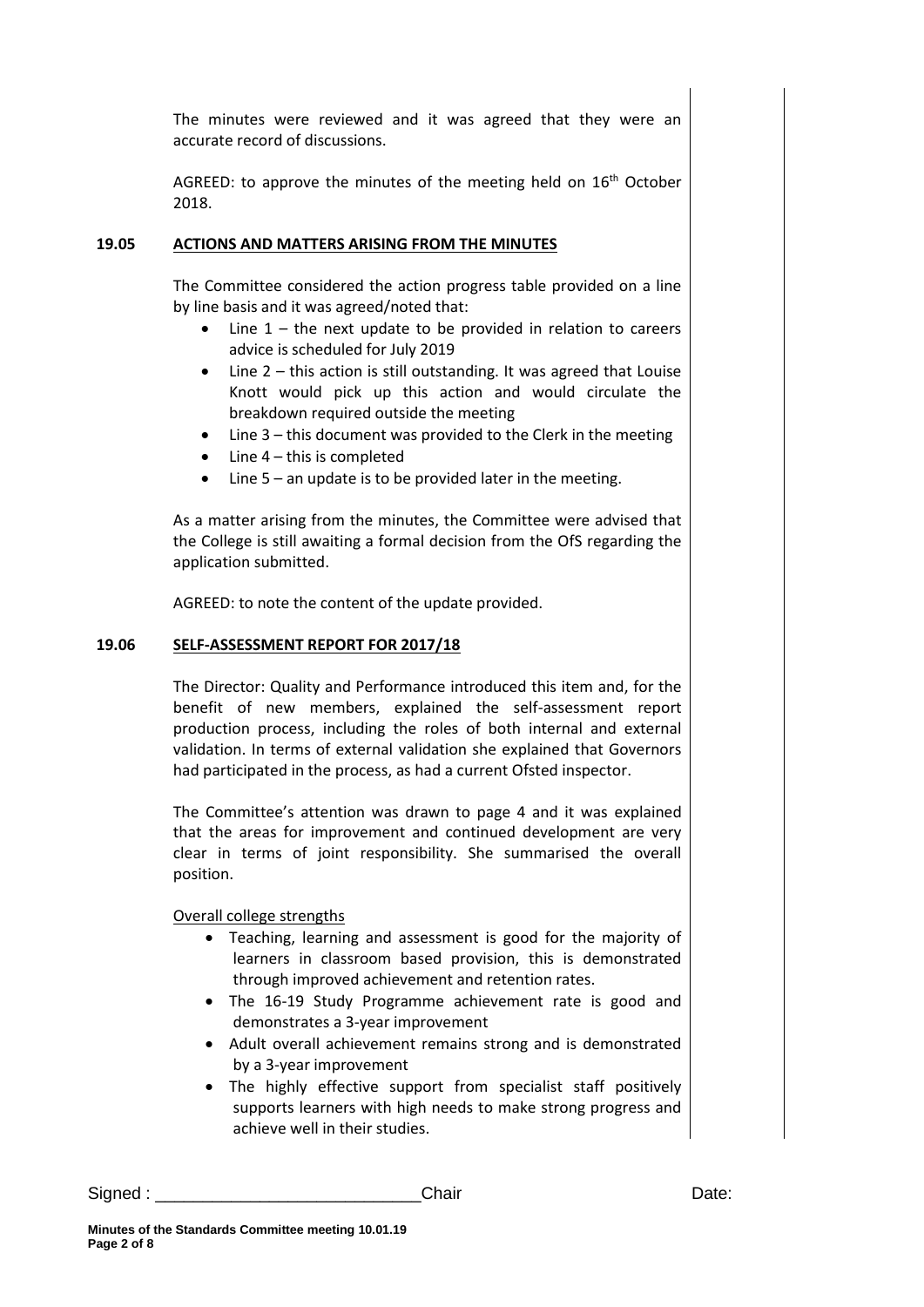| Staff and learners value the inclusive and welcoming<br>environment which fosters a culture of mutual respect. Diversity<br>is celebrated extremely well through cross-college events and<br>Staff<br>learners<br>campaigns.<br>support<br>to<br>develop<br>their<br>understanding of topics relating to diversity and British values,<br>this has helped create a respectful and inclusive environment.<br>Learners are safe, feel safe and develop resilience to negative<br>٠<br>influences, including radicalisation.<br>The Committee took the opportunity to discuss safeguarding and were<br>advised that the College still has some work to do in terms of training to<br>be provided to employers so that they are very clear when an absence is<br>to be notified to the college. It is believed by all that the process for<br>absence recording can improve. This is a two-way process. The College<br>has addressed feedback from employers that they must be informed if<br>an employee does not attend College. The Committee agreed that<br>safeguarding data, by exception, would come to this committee at each<br>meeting.                                                                                                                             | <b>VP CE&amp;SE</b> | Standing<br>item |
|---------------------------------------------------------------------------------------------------------------------------------------------------------------------------------------------------------------------------------------------------------------------------------------------------------------------------------------------------------------------------------------------------------------------------------------------------------------------------------------------------------------------------------------------------------------------------------------------------------------------------------------------------------------------------------------------------------------------------------------------------------------------------------------------------------------------------------------------------------------------------------------------------------------------------------------------------------------------------------------------------------------------------------------------------------------------------------------------------------------------------------------------------------------------------------------------------------------------------------------------------------------------------|---------------------|------------------|
| Areas for improvement<br>Improve leadership and management to ensure accountability<br>٠<br>and responsibility at all levels<br>Increase the monitoring of progress and ensure swift<br>٠<br>intervention for all apprentices at all levels and ages to<br>significantly improve overall and timely achievement.<br>Improve the design and delivery models of all apprenticeships to<br>٠<br>meet the needs of employers, taking in to consideration<br>individual apprentices' starting points and job roles.<br>Improve delivery models for directly delivered apprenticeships<br>٠<br>to ensure that maths, English and ICT are planned and developed<br>throughout the apprenticeship, to not only meet but extend<br>learning to support future progression in to employment. There<br>is a need to avoid delays in terms of completions and<br>achievements.<br>Greater scrutiny of apprentices engagement with learning and<br>improve communication with appropriate stakeholders to<br>prevent potential safeguarding risks.<br>Improve the capturing of meaningful feedback from apprentices<br>and employers to support the valuation of effectiveness that the<br>apprenticeship programme has on the individual's career<br>progression and long term goals. |                     |                  |
| The Committee were advised that there are some issues identified<br>regarding apprenticeship delivery in the south of the country, where<br>there were 1200 apprentices rolled over in to this academic year. Many<br>of these will actually be withdrawals and as a consequence there will be<br>a negative data impact rolled over in to the 18/19 year. Withdrawals to<br>date, and expected, are significant and will negatively impact upon<br>achievement. It was confirmed that a full report would be provided at<br>the next meeting which articulates this position. The Committee all                                                                                                                                                                                                                                                                                                                                                                                                                                                                                                                                                                                                                                                                          | Dir Q&P             | Feb 2019         |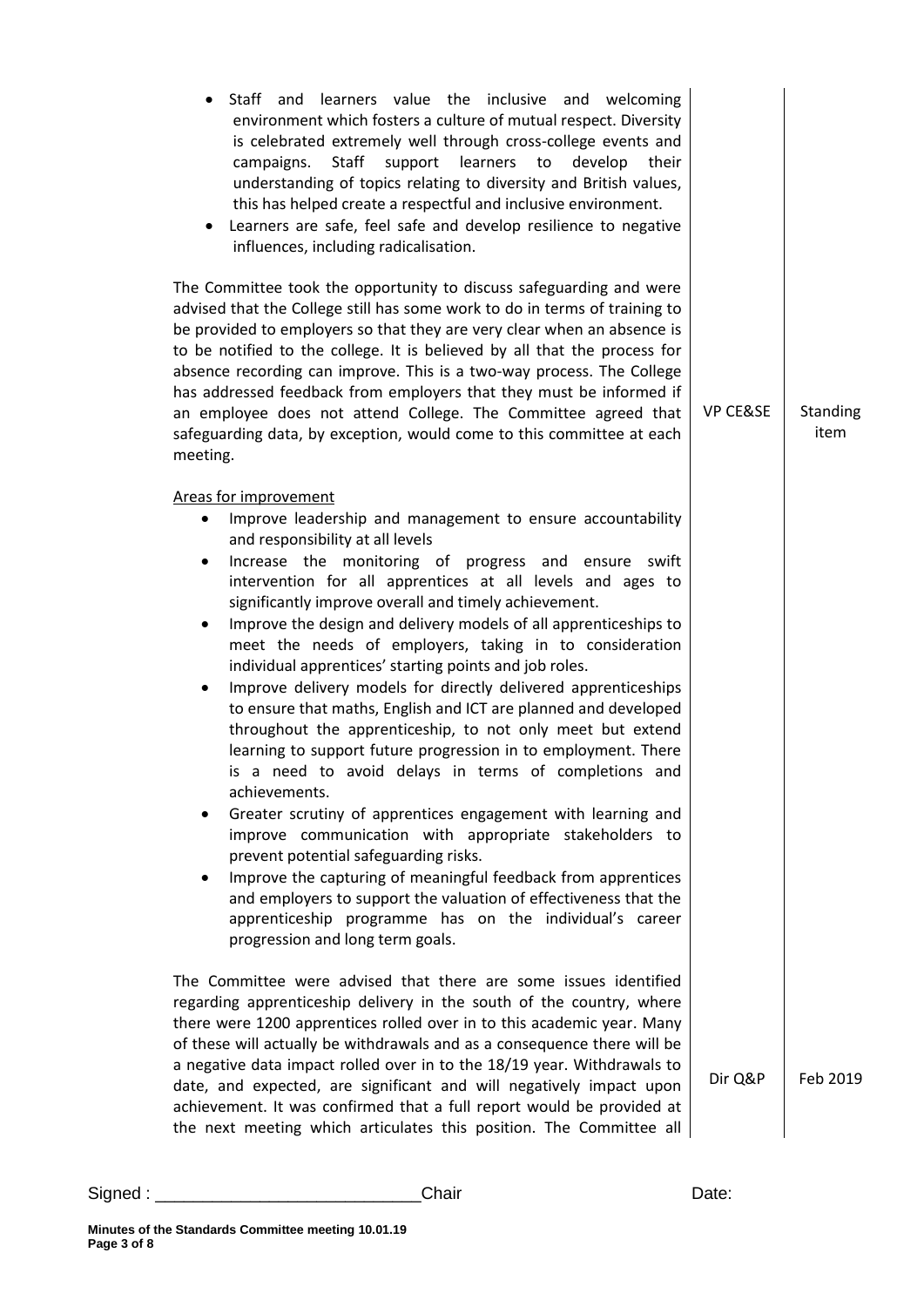|                     | agreed that they would find it useful to have trend data provided at<br>future meetings so that they can fully understand the impact.                                                                                                                                                                                                                                                                                                                                                                                                                                                                                                                                                                                                                                                                                                                                                                                                                                                                                                                                                                                                                                                                                                                                                                                                                                                                                                                                                                                                                                                                                                                                                                                               | Dir Q&P         | Standing<br>item |
|---------------------|-------------------------------------------------------------------------------------------------------------------------------------------------------------------------------------------------------------------------------------------------------------------------------------------------------------------------------------------------------------------------------------------------------------------------------------------------------------------------------------------------------------------------------------------------------------------------------------------------------------------------------------------------------------------------------------------------------------------------------------------------------------------------------------------------------------------------------------------------------------------------------------------------------------------------------------------------------------------------------------------------------------------------------------------------------------------------------------------------------------------------------------------------------------------------------------------------------------------------------------------------------------------------------------------------------------------------------------------------------------------------------------------------------------------------------------------------------------------------------------------------------------------------------------------------------------------------------------------------------------------------------------------------------------------------------------------------------------------------------------|-----------------|------------------|
|                     | The Committee were advised that there is a need to improve staff<br>engagement with the use of OneFile; this is a compliance issue. A<br>challenge from the Committee was that this needs to be linked in to staff<br>performance management to ensure compliance, of course with the<br>appropriate support provided. The Director of Quality and Performance<br>indicated that improvements in 18/19 have been seen in terms of use of<br>OneFile, however, this needs to be maintained and consistent.<br>Significant training has been provided to support this. What needs to be<br>in place is a consistent approach, both internally and externally with<br>employers regarding the use of OneFile.                                                                                                                                                                                                                                                                                                                                                                                                                                                                                                                                                                                                                                                                                                                                                                                                                                                                                                                                                                                                                          |                 |                  |
| under target.       | The Committee indicated that at the next meeting they would wish to<br>see a data report which shows how many students are at, exceeding or                                                                                                                                                                                                                                                                                                                                                                                                                                                                                                                                                                                                                                                                                                                                                                                                                                                                                                                                                                                                                                                                                                                                                                                                                                                                                                                                                                                                                                                                                                                                                                                         | Director<br>Q&P | Feb 2019         |
| ٠<br>٠<br>$\bullet$ | Areas for continued development<br>Continue to improve the quality of teaching, learning,<br>assessment and intervention to ensure all learners meet their<br>aspirational challenges. This is to ensure maximum stretch and<br>challenge.<br>All study programme learners to have access to high quality work<br>placements/work experience to support destinations to<br>employment and further study. There is a belief that the College<br>could better use the employers it currently works with. What is<br>important is the right quality experience. The Vice Principal:<br>Communication Engagement and Student Experience explained<br>the College's approach to identifying and securing work<br>placements. She advised that there was a pilot underway with<br>some Mansfield 2020 employers and it is hoped that the<br>positives in relation to this can be disseminated at the<br>appropriate time to encourage more employers to engage. The<br>college currently works with between 200-300 employers but<br>more are needed and improvements could also be made in<br>terms of the synergy between work placements and<br>apprenticeships. A request was made to include this specifically<br>within the Quality Improvement Plan.<br>Continue to improve the consistency in the marking of the<br>learners' work, feedback, feedforward and precise punctuation,<br>grammar and spelling correction across all types of provision.<br>Continue to increase the progression of full-time learners to<br>sustained employment and higher levels of study<br>More work needs to be done to raise learners' awareness of<br>what will happen should they report a Prevent concern across all<br>types of provision. | Dir Q&P         | Jan 2019         |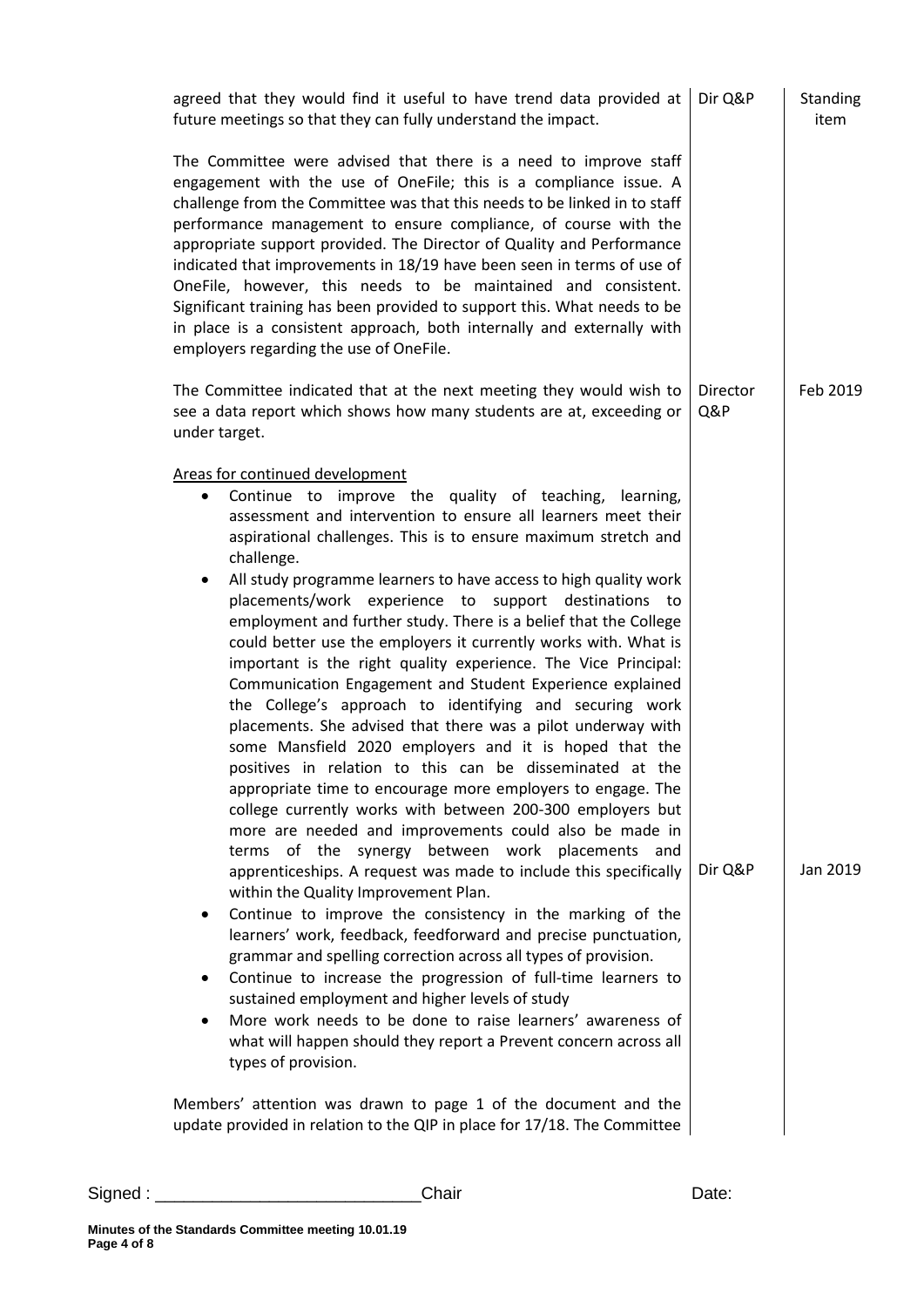were advised that progress was made against targets relating to induction and tutorials to minimise withdrawals within the first 6 weeks. The heightened focus on employability skills within the tutorial process supported a slight increase in the number of learners attending external work placements (85%). Some progress was made to support learners to meet their minimum target grade, however more work was required to ensure that more learners exceed and meet aspirational grades. There was insufficient progress made against targets for apprenticeship provision and this is reflected in the outcomes for 17/18. Greater accountability is required to ensure the embedding of practice, particularly in the use of e-portfolio to ensure college expectations are met.

The Committee considered the summary table and were concerned that only one of eight actions was RAG rated as green. This demonstrates that the QIP in place was not effective and therefore something different needs to be considered going forward. The committee discussed the quality of experience of directly delivered apprenticeships and noted its red RAG rating. It was explained that there are some subcontractor concerns, however, in the main it is the quality of the colleges own delivery which needs to be dramatically improved.

The Committee were reminded that it is their role to review the grades suggested and then make recommendations to the Board in relation to these. The summary of grades proposed was considered at the top of page 1; these are:

- Effectiveness of leadership and management grade 4 (this is a two grade difference from the prior position)
- Quality of teaching, learning and assessment grade 2
- Personal development, behaviour and welfare grade 2
- Overall college outcomes grade 3 (this is a decline from a previous grade 2)
- 16-19 study programmes grade 2 this is an improvement
- adult learning programmes grade 2 this remains the same
- apprenticeships grade  $4$  this is a two grade difference
- provision for high needs learners  $-$  grade  $2 -$  this remains the same grade
- safeguarding effective
- Overall effectiveness grade 3 (this is a decline of one grade)

A challenge made by the Committee was that the wording used on pages 5 and page 18 was not appropriate. Instead of it reading that 'these areas require significant improvement', it should read that 'they are inadequate'. It was agreed that the wording would be changed to reflect this challenge from the Committee.

Dir Q&P Jan 2019

It was noted that one of the issues said to cause improvements required in leadership and management is because of the strategic direction taken in terms of apprenticeship policy and the move away from subcontracting. The interim Principal expressed the view that there was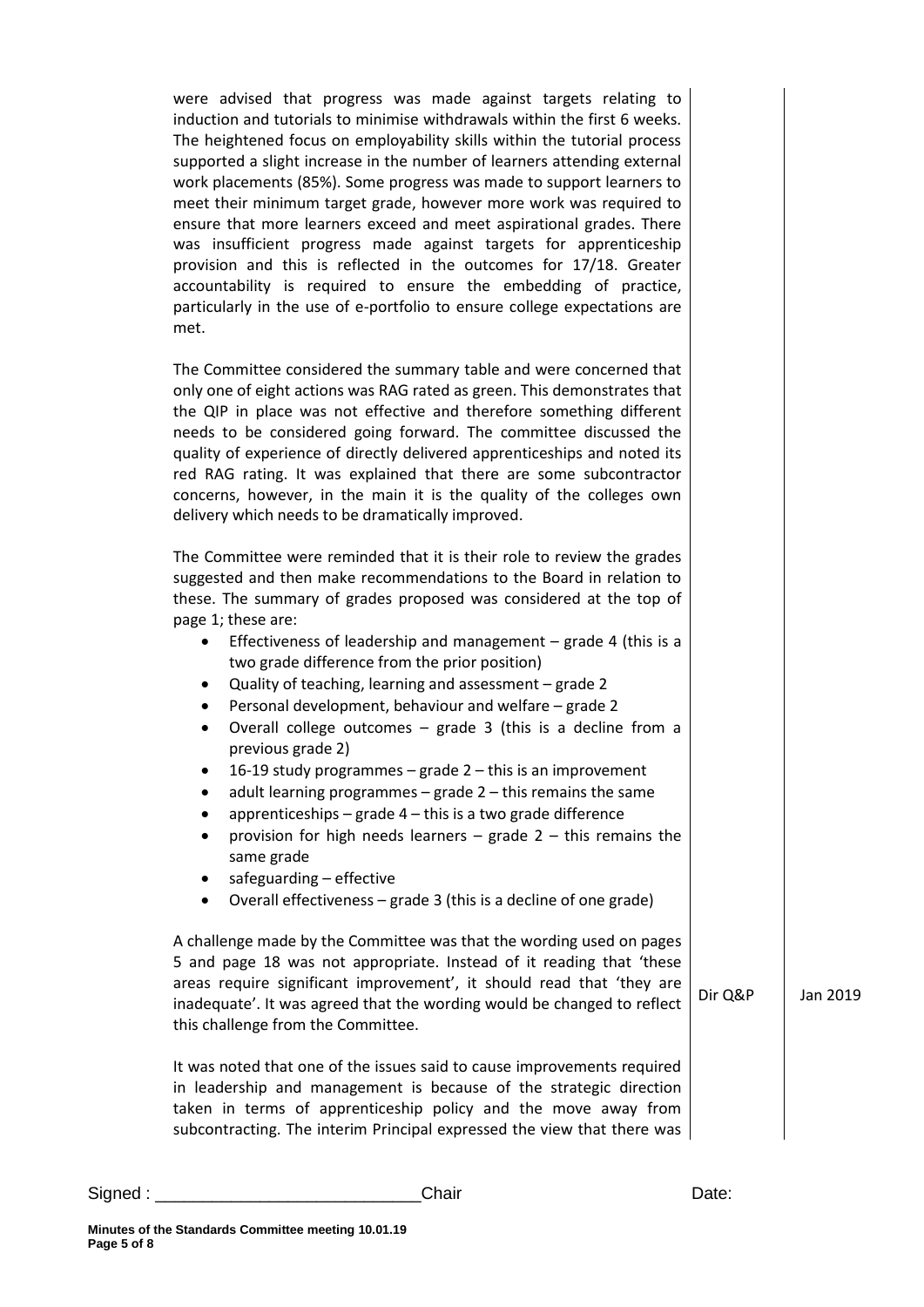also an issue in terms of college staff monitoring and tracking students in learning.

As an overview, the Committee felt that the points made in the selfassessment report were appropriate and reflected the current position. On this basis the Committee were happy to put forward a recommendation to the Board for approval. The Committee felt that there was an important communication message to staff in terms of the grade 4s. It was confirmed that detail regarding this would be shared in weekly staff bulletins but that heads of department and course managers would be expected to speak to staff directly first.

AGREED: to recommend that the Board approve the Self-Assessment Report for 2017/18 as presented (subject to the minor changes recommended at the meeting today).

#### **19.07 QIP 2018/19**

The Director: Quality and Performance indicated that this plan is very much linked to the SAR report just considered. In terms of the 17/18 QIP, any items concluded have been removed and if not concluded they have been rolled over and added to. She provided assurance that all weaknesses identified in the self-assessment report text have been mapped across to the QIP.

She described the QIP as a live document which is reviewed formally at least three times a year.

The Committee considered the QIP document and a number of observations were made:

- A challenge from the Committee was that staff should not accept the lowest target to be achieved. Target setting should go beyond 'at least expected progress'.
- There is a need to strengthen the link between target setting and employer activity within work placements.
- This Committee needs to know, with a greater degree of certainty, whether the college has an issue with its teaching, learning and assessment or is just seeing the negative impact of contaminated data, particularly for apprenticeship provision.
- The QIP and reports need to include more regarding apprenticeship outcomes and achievements and particularly the known decline expected in 18/19. There needs to be greater articulation in terms of what the College intends/needs to do about this.
- If it is acknowledged that there is some contaminated 17/18 rollover data, it is going to be important to ring-fence this and see the real position. The theory needs to be tested. This needs to be included within the QIP. The Committee feels that it urgently needs to receive a report which shows the real picture for 17/18 and now.

Dir Q&P Jan 2019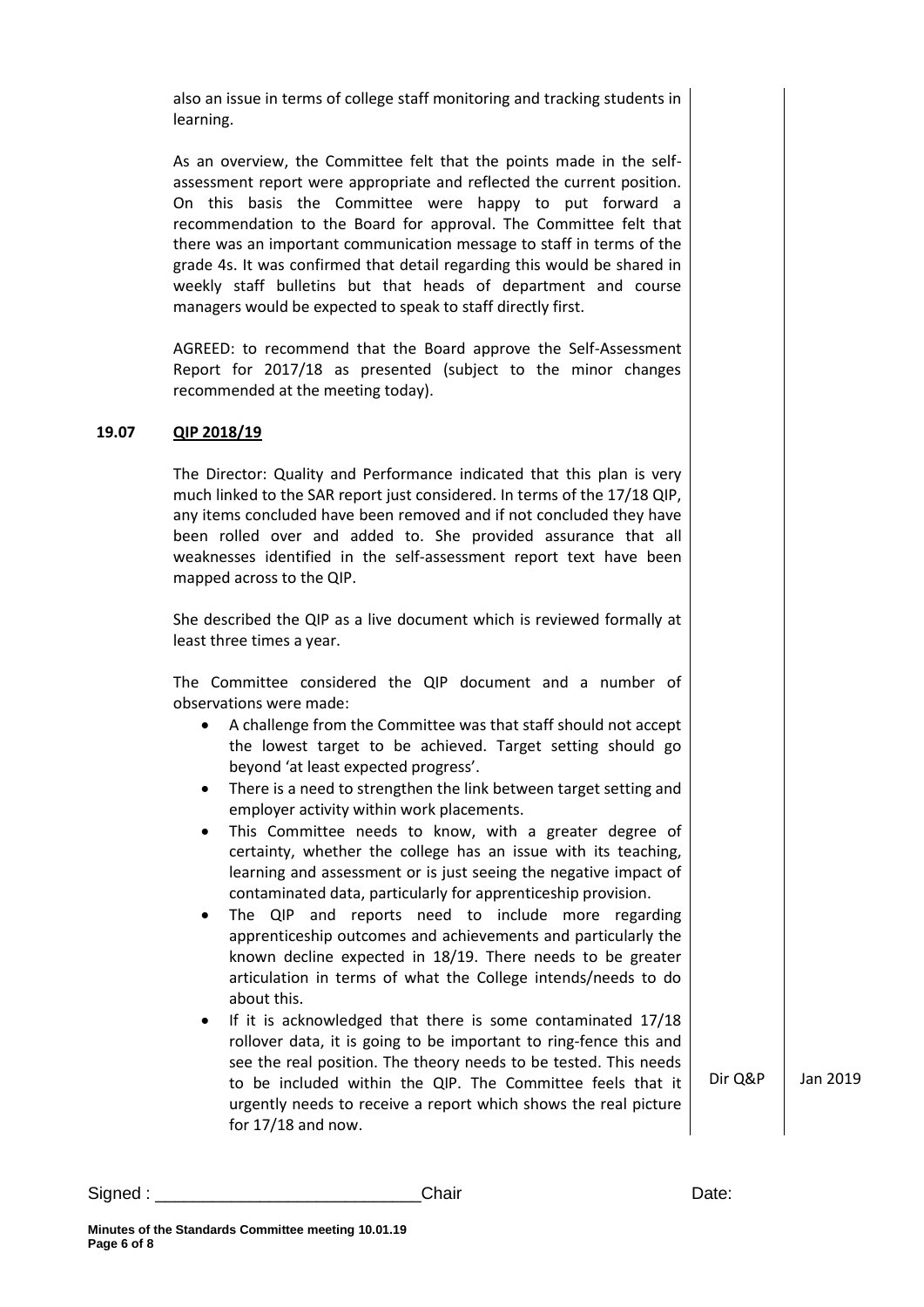|       | The Committee were invited to provide any feedback that they<br>$\bullet$<br>may have on the QIP before finalisation next Wednesday<br>A request made by the Committee was to ensure that the dates                                                                                                                                                                                                                     | Comm<br><b>Members</b> | Jan 2019         |
|-------|-------------------------------------------------------------------------------------------------------------------------------------------------------------------------------------------------------------------------------------------------------------------------------------------------------------------------------------------------------------------------------------------------------------------------|------------------------|------------------|
|       | in the QIP align with the Committee work plan in place for 18/19.<br>The Committee considered again that, the vast majority of actions sitting                                                                                                                                                                                                                                                                          | Dir Q&P                | Jan 2019         |
|       | within the 17/18 QIP were not achieved and on the basis that it was<br>unsuccessful. They feel that there is more that this Committee needs to<br>do to critically challenge the percentage progression regarding actions<br>throughout the year.                                                                                                                                                                       |                        |                  |
|       | AGREED: to note the content of the QIP for 2018/19 presented.                                                                                                                                                                                                                                                                                                                                                           |                        |                  |
| 19.08 | <b>CONFIDENTIAL ITEMS</b>                                                                                                                                                                                                                                                                                                                                                                                               |                        |                  |
|       | It was agreed that confidential items would be recorded separately.                                                                                                                                                                                                                                                                                                                                                     |                        |                  |
| 19.09 | <b>AOB</b>                                                                                                                                                                                                                                                                                                                                                                                                              |                        |                  |
|       | There were a number of additional items raised                                                                                                                                                                                                                                                                                                                                                                          |                        |                  |
|       | 1) Quantity of data to be provided to this Committee. The Chair<br>indicated that she would wish to see a key data trend quality<br>report at each meeting; this is to be provided on a single sheet.<br>She invited Committee members to provide feedback to the<br>Clerk before the end of the month regarding any additional<br>specific reports or information to be scheduled.                                     | Director<br>Q&P        | Standing<br>Item |
|       | The committee agreed that they would wish to see a<br>2)<br>safeguarding exceptions report each meeting. It was confirmed<br>that this is usually a standing agenda item and it was agreed that<br>the Vice Principal: Communications Engagement and Student<br>Experience would share some examples of previous reporting<br>with the Chair (these are available to compare and contrast on<br>the Governors' portal). |                        |                  |
|       | Review of the work plan for $2018/19$ – governors were invited to<br>3)<br>provide the Clerk with any feedback on suggested changes<br>before the end of the month.                                                                                                                                                                                                                                                     |                        |                  |
|       | 4) Ofsted training - the Committee all felt that this would be of<br>benefit to them and the wider Board. It was agreed that the<br>interim Principal would ask Julie Ashton to provide a training<br>session. They also felt that it would be useful to have training on<br>the QAA framework, the Vice Principal Communications                                                                                       | Interim<br>Principal   | Jan. 2019        |
|       | Engagement and Student Experience agreed to arrange.                                                                                                                                                                                                                                                                                                                                                                    | <b>VP CE&amp;SE</b>    | Feb 2019         |
|       | For the next meeting it was agreed to schedule the presentation of<br>a) HE report, and<br>b) E&D report.                                                                                                                                                                                                                                                                                                               |                        |                  |
|       | The Committee noted that this was the last meeting for Amanda Jogela;<br>the Committee's thanks and appreciation were shared.                                                                                                                                                                                                                                                                                           |                        |                  |